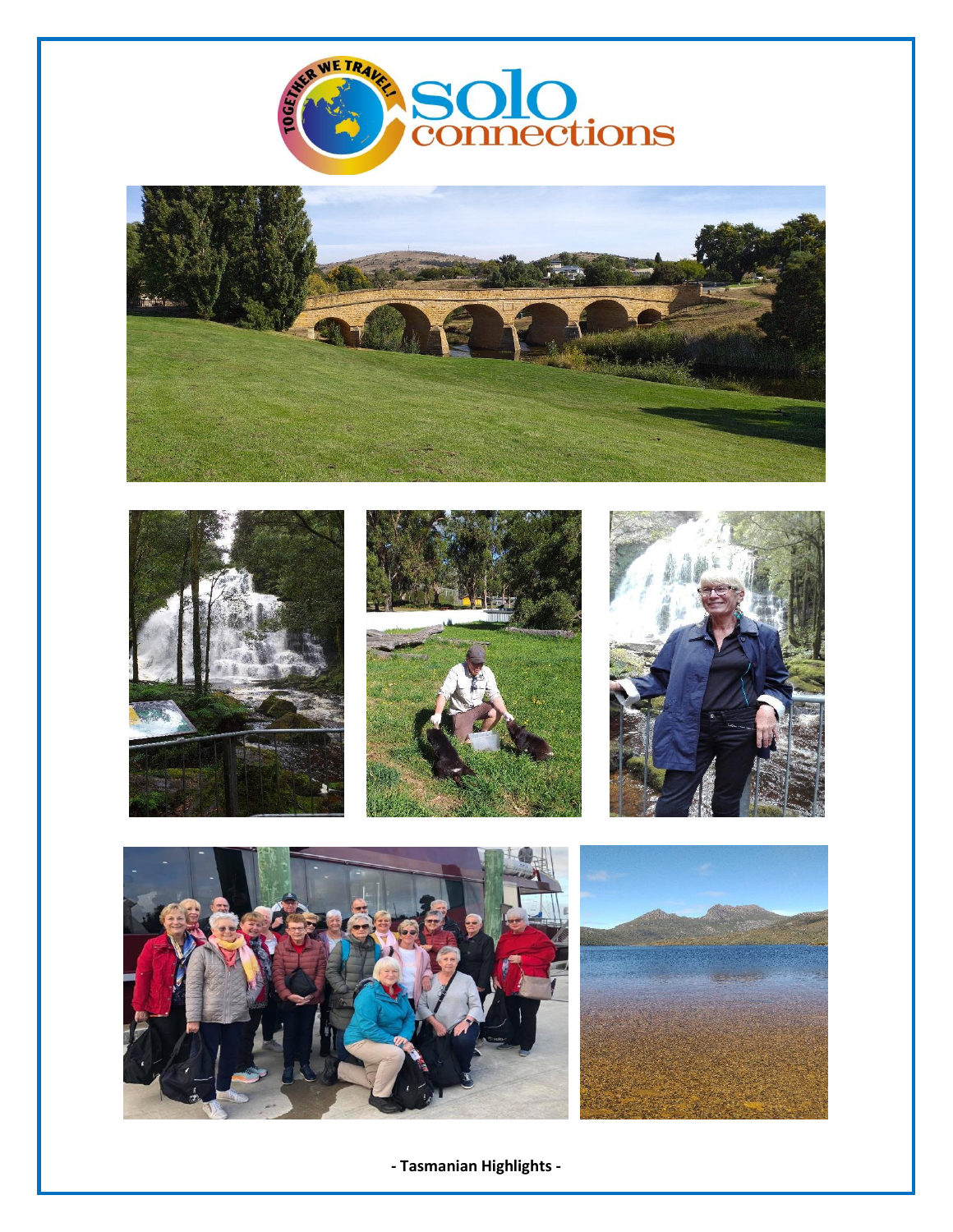

## **TASMANIAN DISCOVERY 10 Days Fully Hosted From Hobart 30 September – 09 October 2022**

## **ITINERARY HIGHLIGHTS:**

- Tamar Valley and Beaconsfield Mine
- East Coast Natureworld
- Port Arthur Historical Site
- Salamanca Markets
- Huon Valley
- Derwent Valley
- Wild Rivers National Park
- Gordon River Cruise to Hell's Gate
- Cradle Mountain
- Cataract Gorge
- Evandale

## **INCLUDES:**

- **Private single rooms** in quality accommodation
- **Meals** as per itinerary 9 Breakfasts, 4 Lunches, 9 Dinners
- **Sightseeing** tours and transfers as per itinerary
- **Tour Host** travels with group from Hobart
- Local Driver Guide

## **EXCLUDES:**

- Flights
- Any meals, tours, excursions or transfers other than mentioned above or in the itinerary
- Items of a personal nature i.e. laundry, drinks, phone calls, etc
- Travel Insurance

# **From \$5,377\* per person**

Terms and Conditions apply. Flights not included. Tour Host departs from Brisbane. Tour needs a minimum number of passengers to run. Solo Connections reserves the right to amend all hotels, airlines, restaurants and tours for an equal substitute at any time. Beverages, additional meals, hotel mini bars, laundry, phone calls, any items of personal nature not included. Tours subject to availability. Further booking conditions apply, please check all prices, availability and other information with your travel agent at time of or before booking. Package cancellation fees apply. Denise Marie Falsay trading as Solo Connections. ATAS Accredited A11424. ABN 92 582 582 996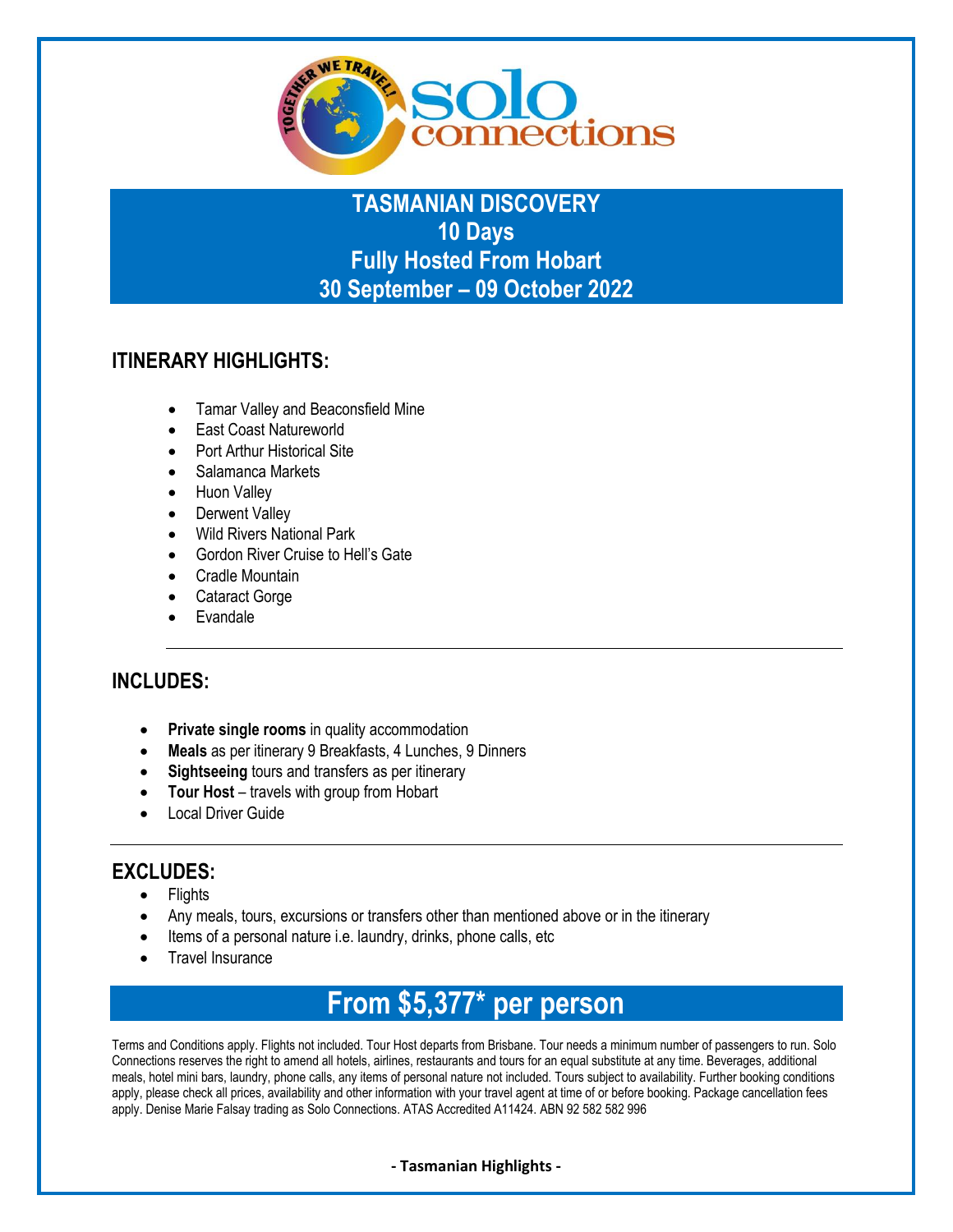

**Day 1: Friday, 30 September 2022 Arrive Hobart <sup>D</sup>**

On arrival at the Hobart Airport be greeted by your Tasmanian Coach Captain and welcomed aboard our luxury 5 star touring coach.

Enroute to our hotel we take a short drive to the historic village of **Richmond**. Here you may view the spire of Australia's oldest Catholic Church from beneath the arch of Australia's oldest stone bridge still in use. Wander the streets of this delightful Georgian town and discover the arts and crafts, bakeries and tea rooms.

Next we travel to nearby **Rosny Lookout** for panoramic views of Hobart set against the majestic backdrop of the Wellington Range. Then it's across the Tasman Bridge to Hobart City and a short tour of historic Battery Point, Salamanca Place and the vibrant waterfront before checking into our accommodation.

A **Welcome Dinner** will be take place this evening within the hotel.

**Accommodation: Old Woolstore Hobart or similar (1 night)** 

*Please check with Reservations in regards to transfer time prior to booking flights.* 

**Day 2: Saturday, 1 October 2022 Hobart - Strahan B-D** 

Enjoy the breakfast this morning before we depart Hobart, following the **Derwent Valley** through hop fields and hills to historic **New Norfolk**.

Climbing the Central Plateau through highland trout-lakes country takes us to Tarraleah Gorge site of an early Hydro-electric Power Station.

We'll then visit "**The Wall in The Wilderness**", an extraordinary work of art telling the story of Tasmania's Central Highlands which has been carved out of Tasmania's famous Huon pine.

Enter the **Wild Rivers National Park** and experience the wonders of Gondwanaland during a short rainforest walk to **Nelson Waterfalls**.

Observe the altered landscape of bare, colourful hills as we cross Lake Burbury and descend through the ghost towns of the Chamouni Valley to the copper mining town of **Queenstown.**

After a short town tour we continue to our overnight accommodation at **Strahan Village**. Check in and freshen up before we meet for dinner.

**Accommodation: Strahan Village or similar (2 nights)**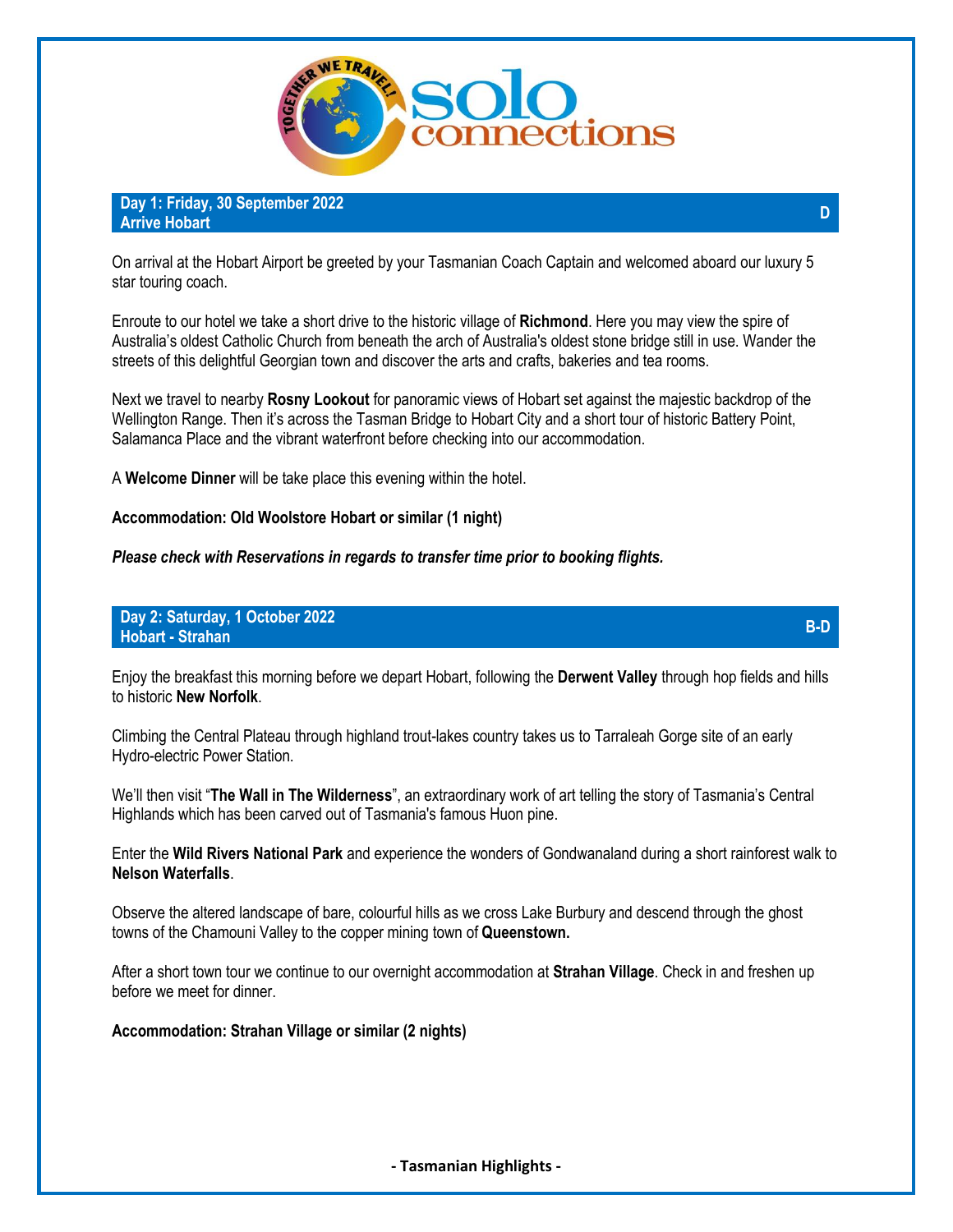

#### **Day 3: Sunday, 2 October 2022 Strahan B-L-D**

Today we embark on a full day cruise of the incomparable **Gordon River** into the heart of Tasmania's wilderness and the edge of **World Heritage**. Cross vast **Macquarie Harbour** past **Sarah Island**, the worst convict settlement of all, to follow the Gordon through stands of ancient Huon pine, sassafras and myrtle rainforest to step ashore for a wilderness board-walk at Heritage Landing.

We voyage to **Hell's Gates**, the aptly named harbour entrance where many early ships were destroyed by ferocious ocean swells.

On return to **Strahan** there will be time to explore the village including the visitor centre and Huon pine saw mill before we return to our accommodation.

Dinner this evening will be at our hotel.

**Day 4: Monday, 3 October 2022 Strahan - Launceston B-L-D** 

After breakfast this morning we begin to traverse the **Reid Volcanics** for views of the **Tyndal** range and **Lake Plimsoll** in the Henty Anthony Valley en route to **Tullah**.

We continue north through rainforest and mineral rich mountains, crossing the **Vale of Belvior** and alpine cattle country to reach **Cradle Mountain National Park**. Enjoy lunch at Cradle Mountain Hotel then board the shuttle bus to **Dove Lake** at the foot of the crags of Cradle Mountain and visit **Waldheim**, forest home of pioneer **Gustav Weindorfer**. We will visit the **Wilderness Gallery** before continuing along the highway through mountains and button grass plains to the north west coast.

Stopping to spend time in the town of **Sheffield**, we can admire the wonderful out-door art gallery of impressive murals before we continue to **Launceston**. This evening we will enjoy dinner in the hotel.

#### **Accommodation: Best Western Plus Launceston or similar (2 Nights)**

**Day 5: Tuesday, 4 October 2022 Launceston B-L-D** 

This morning we will explore Launceston's city centre and the magnificent **Cataract Gorge** with its cliff-side gardens, peacocks, pools, suspension foot bridge and one of the longest single span chairlifts in the world (ride is optional and own expense).

We will visit the historic village of **Evandale**, home of the **National Penny-farthing Championships** and visit the **Gourmet Sauce Company**. Maddie the Labrador, their 'Meet and Greet Lady' provides the welcome before we have an amazing BBQ lunch and garden visit.

Upon returning to the hotel, midafternoon, take some free time to relax with a bit of retail therapy before we meet for dinner.

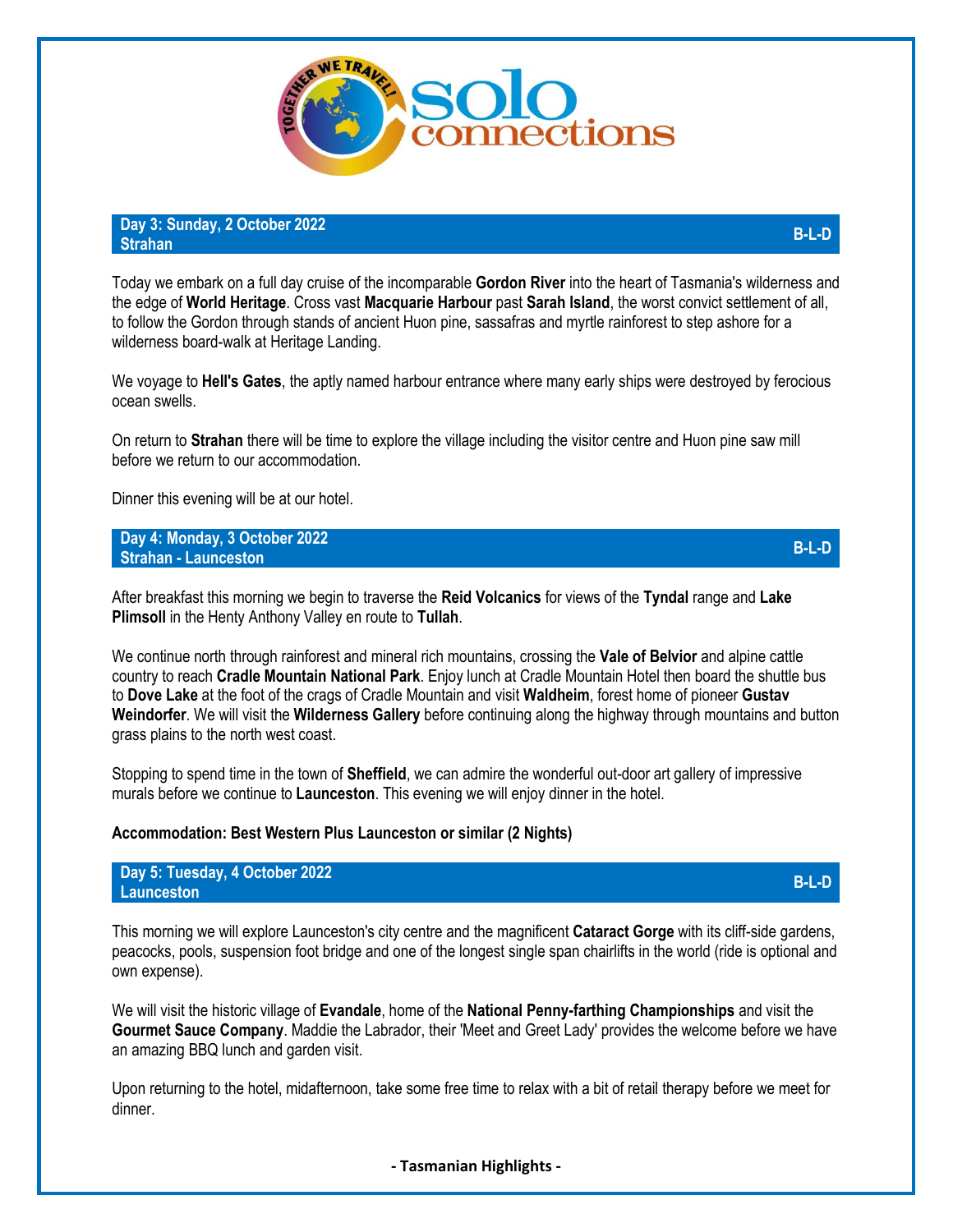

**Day 6: Wednesday, 5 October 2022 Launceston – St Helens B-D** 

This morning we check out of our hotel, after breakfast, and tour the picturesque Tamar Valley to the **Mine & Heritage Centre** in the gold mining town of **Beaconsfield**, site of the mine disaster and miraculous rescue.

Cross the unique A-frame **Batman Bridge** and tour the north east through agricultural Scottsdale, Branxholm and former tin-mining centre of Derby.

Visit **Legerwood** and view the **War Memorial Tree Carvings**, honouring the fallen soldiers of the region.

Tour the myrtle rain forest of **Weldborough Pass** before descending to the East Coast at St. Helens and our overnight accommodation overlooking Georges Bay.

We'll check in and have time to freshen up before meeting for dinner.

**Accommodation: Panorama St Helens or similar (1 night)** 

#### **Day 7: Thursday, 6 October 2022 St Helens - Hobart B-D**

Travel this morning beside the Tasman Sea, stopping off at the **East Coast Nature World** to meet a Tasmanian devil and ride the 'Pelican Express'.

Continuing to the east coast resort town of **Bicheno** we tour the **Gulch Fishing Harbour** and view the Blowhole before taking in the magnificent views of **Great Oyster Bay**, encompassing Maria Island and the rugged Freycinet Peninsula.

Following the Tasman Highway, pass through Swansea and pause at the convict built, enigmatic **Spiky Bridge**.

We continue along and follow the Prosser River valley through Buckland and Cambridge to cross the picturesque Derwent River into the city of **Hobart.** 

Upon arrival to our hotel we'll check in, freshen up and meet for dinner.

#### **Accommodation: Old Woolstore Hobart or similar (3 nights)**